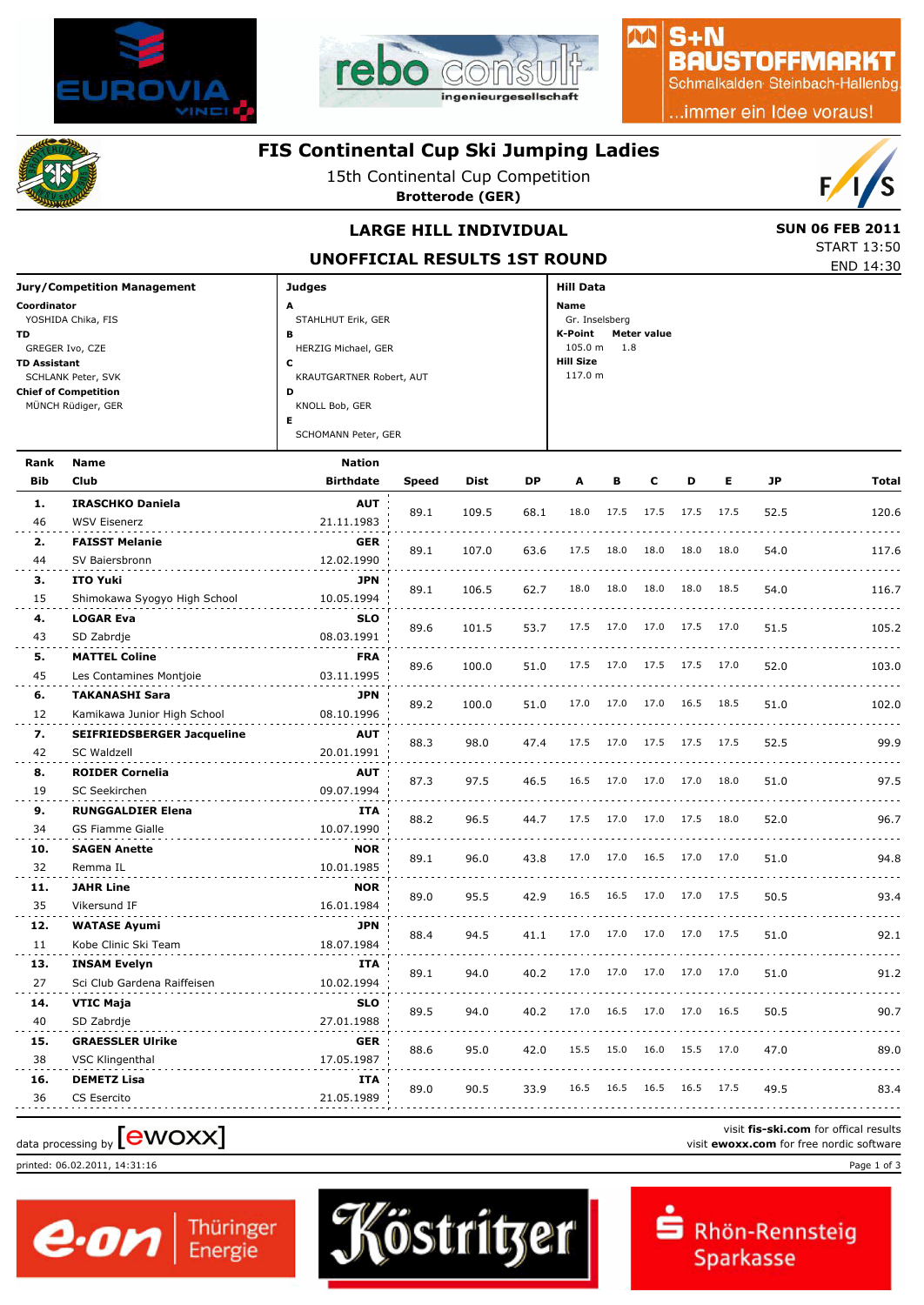



# $S + N$ **BAUSTOFFMARKT**

M

Schmalkalden Steinbach-Hallenbg

.immer ein Idee voraus!

| Rank      | Name                                            | Nation                   |       |      |         |      |      |      |                |      |      |                             |
|-----------|-------------------------------------------------|--------------------------|-------|------|---------|------|------|------|----------------|------|------|-----------------------------|
| Bib       | Club                                            | <b>Birthdate</b>         | Speed | Dist | DP      | A    | В    | c    | D              | Е    | JP   | Total                       |
| 16.       | <b>KASAI Yoshiko</b>                            | <b>JPN</b>               |       |      |         |      |      |      |                |      |      |                             |
| 8         | Nippon Kucho Service Ski Team                   | 04.11.1980               | 88.9  | 90.5 | 33.9    | 16.5 | 16.5 | 16.5 | 16.5           | 17.0 | 49.5 | 83.4                        |
| 18.       | <b>BOGATAJ Ursa</b>                             | <b>SLO</b>               |       |      |         |      |      |      |                |      |      |                             |
| 30        | SSK Costella ilirija                            | 07.03.1995               | 89.2  | 90.0 | 33.0    | 16.5 | 16.5 | 16.5 | 16.5           | 16.0 | 49.5 | 82.5                        |
| 19.       | <b>WINDMUELLER Bigna</b>                        | SUI                      |       |      |         |      |      |      |                |      |      |                             |
| 18        | SSC Toggenburg                                  | 27.02.1991               | 88.2  | 85.5 | 24.9    | 15.0 | 16.0 | 16.0 | 16.0           | 16.5 | 48.0 | 72.9                        |
| 20.       | <b>VOGT Carina</b>                              | <b>GER</b>               |       |      |         |      |      |      |                |      |      |                             |
| 26        | SC Degenfeld                                    | 05.02.1992               | 89.8  | 83.0 | 20.4    | 16.5 | 16.5 | 16.0 | 16.0           | 16.5 | 49.0 | 69.4                        |
| 21.       | <b>TEPES Anja</b>                               | <b>SLO</b>               |       |      |         |      |      |      |                |      |      |                             |
| 33        | SD Dolomiti                                     | 27.02.1991               | 89.0  | 82.5 | 19.5    | 16.0 | 16.5 | 16.5 | 16.0           | 16.5 | 49.0 | 68.5                        |
| 22.       | <b>DOLEZELOVA Michaela</b>                      | <b>CZE</b>               |       |      |         |      |      |      |                |      |      |                             |
| 23        | Sokol Kozlovice                                 | 12.07.1994               | 89.2  | 83.0 | 20.4    | 16.0 | 16.0 | 16.0 | 16.0           | 16.0 | 48.0 | 68.4                        |
| 23.       | ROGELJ Spela                                    | <b>SLO</b>               |       |      |         |      |      |      |                |      |      |                             |
| 39        | SSK Costella Ilirija                            | 08.11.1994               | 88.7  | 83.5 | 21.3    | 15.0 | 15.0 | 15.5 | 15.0           | 14.5 | 45.0 | 66.3                        |
| 24.       | D AGOSTINA Roberta                              | ITA                      |       |      |         |      |      |      |                |      |      |                             |
| 16        | Sci Cai Monte Lussari                           | 17.08.1991               | 89.4  | 81.0 | 16.8    | 16.0 | 16.0 | 16.0 | 16.0           | 16.0 | 48.0 | 64.8                        |
| 25.       | <b>LUNDBY Maren</b>                             | <b>NOR</b>               |       |      |         |      |      |      |                |      |      |                             |
| 24        | Kolbukameratene                                 | 07.09.1994               | 89.6  | 80.0 | 15.0    | 16.5 | 16.5 | 16.0 | 16.0           | 17.0 | 49.0 | 64.0                        |
| 26.       | <b>KEIL Katharina</b>                           | <b>AUT</b>               |       |      |         |      |      |      |                |      |      |                             |
| 20        | NST Salzkammergut                               | 19.04.1993               | 88.9  | 80.5 | 15.9    | 16.0 | 16.0 | 16.0 | 16.0           | 15.5 | 48.0 | 63.9                        |
| 27.       | <b>KYKKAENEN Julia</b>                          | <b>FIN</b>               |       |      |         |      |      |      |                |      |      |                             |
| 29        | Ounasvaaran Hiihtoseura                         | 17.04.1994               | 87.9  | 80.0 | 15.0    | 16.0 | 16.0 | 16.5 | 15.5           | 16.5 | 48.5 | 63.5                        |
| 28.       | <b>VUIK Wendy</b>                               | <b>NED</b>               |       |      |         |      |      |      |                |      |      |                             |
| 28        | National Team                                   | 25.11.1988               | 90.0  | 79.0 | 13.2    | 16.0 | 16.0 | 16.5 | 16.0           | 16.5 | 48.5 | 61.7                        |
| 29.       | <b>SPRAKEHAUG Silje</b>                         | <b>NOR</b>               |       |      |         |      |      |      |                |      |      |                             |
| 13        | Vikersund IF                                    | 04.02.1991               | 88.7  | 79.0 | 13.2    | 16.0 | 16.0 | 16.0 | 15.5           | 16.0 | 48.0 | 61.2                        |
| 30.       | <b>WINDMUELLER Sabrina</b>                      | SUI                      |       |      |         |      |      |      |                |      |      |                             |
| 25        | SSC Toggenburg                                  | 13.10.1987               | 88.4  | 78.0 | 11.4    | 16.0 | 16.0 | 16.0 | 15.5           | 16.0 | 48.0 | 59.4                        |
| 31.       | <b>HAEFELE Anna</b>                             | <b>GER</b>               |       |      |         |      |      |      |                |      |      |                             |
| 37        | SC Willingen                                    | 26.06.1989               | 88.6  | 78.0 | 11.4    | 15.0 | 14.5 | 15.0 | 15.0           | 16.5 | 45.0 | 56.4                        |
|           |                                                 |                          |       |      |         |      |      |      |                |      |      |                             |
| 32.<br>21 | <b>ENGER Gyda</b><br>Hernes IL                  | <b>NOR</b><br>14.01.1993 | 89.4  | 77.5 | 10.5    | 15.0 | 15.0 | 15.0 | 15.0           | 15.5 | 45.0 | 55.5                        |
|           |                                                 |                          |       |      |         |      |      |      |                |      |      |                             |
| 33.<br>17 | <b>STRAUB Ramona</b>                            | GER<br>19.09.1993        | 88.6  | 75.5 | 6.9     | 16.0 | 16.0 | 16.0 | 15.5           | 15.0 | 47.5 | 54.4                        |
|           | SC Langenordnach                                |                          |       |      |         |      |      |      |                |      |      |                             |
| 34.<br>2  | <b>LUSSI Nina</b><br>New York Ski Ed Foundation | <b>USA</b><br>29.03.1994 | 88.7  | 75.0 | 6.0     | 15.5 | 16.0 | 15.5 | 15.5 16.0      |      | 47.0 | 53.0                        |
| 35.       | <b>PUSTKOVA Vladena</b>                         | <b>CZE</b>               |       |      |         |      |      |      |                |      |      |                             |
| 22        | Sokol Kozlovice                                 | 11.07.1992               | 89.2  | 71.5 | $-.3$   | 15.5 | 15.5 | 15.5 | 15.0           | 16.0 | 46.5 | 46.2                        |
|           |                                                 |                          |       |      |         |      |      |      |                |      |      |                             |
| 36.       | <b>MIKOVA Lucie</b><br>SK Jested Liberec        | <b>CZE</b>               | 88.7  | 70.0 | $-3.0$  | 15.5 | 15.5 |      | 15.5 15.5 15.0 |      | 46.5 | 43.5                        |
| 10        |                                                 | 21.09.1994               |       |      |         |      |      |      |                |      |      | $\sim$ $\sim$ $\sim$ $\sim$ |
| 37.       | <b>MOHR Jenna</b>                               | <b>GER</b>               | 88.6  | 71.5 | $-.3$   | 14.5 | 14.0 | 15.0 | 14.5 14.5      |      | 43.5 | 43.2                        |
| 31        | SC Willingen                                    | 15.04.1987               |       |      |         |      |      |      |                |      |      |                             |
| 38.       | <b>HAGEMOEN Jenny Synnove</b>                   | <b>NOR</b>               | 89.3  | 69.5 | $-3.9$  | 14.0 | 14.0 | 14.0 | 14.5           | 14.5 | 42.5 | 38.6                        |
| 3         | Gausdal Skilag                                  | 23.02.1993               |       |      |         |      |      |      |                |      |      |                             |
| 39.       | <b>STUFFER Barbara</b>                          | ITA                      | 87.9  | 68.0 | $-6.6$  | 14.5 | 15.5 | 15.0 | 14.5           | 14.5 | 44.0 | 37.4                        |
| 1         | Sci Club Gardena Raiffeisen                     | 07.09.1989               |       |      |         |      |      |      |                |      |      |                             |
| 40.       | <b>MA Tong</b>                                  | <b>CHN</b>               | 88.9  | 66.0 | $-10.2$ | 14.0 | 14.0 | 14.0 | 14.5           | 14.5 | 42.5 | 32.3                        |
| 5         |                                                 | 02.03.1994               |       |      |         |      |      |      |                |      |      |                             |

data processing by **[CWOXX]** visit **ewoxx.com** for offical results<br>visit **ewoxx.com** for free nordic software

printed: 06.02.2011, 14:31:16 Page 2 of 3



visit **fis-ski.com** for offical results